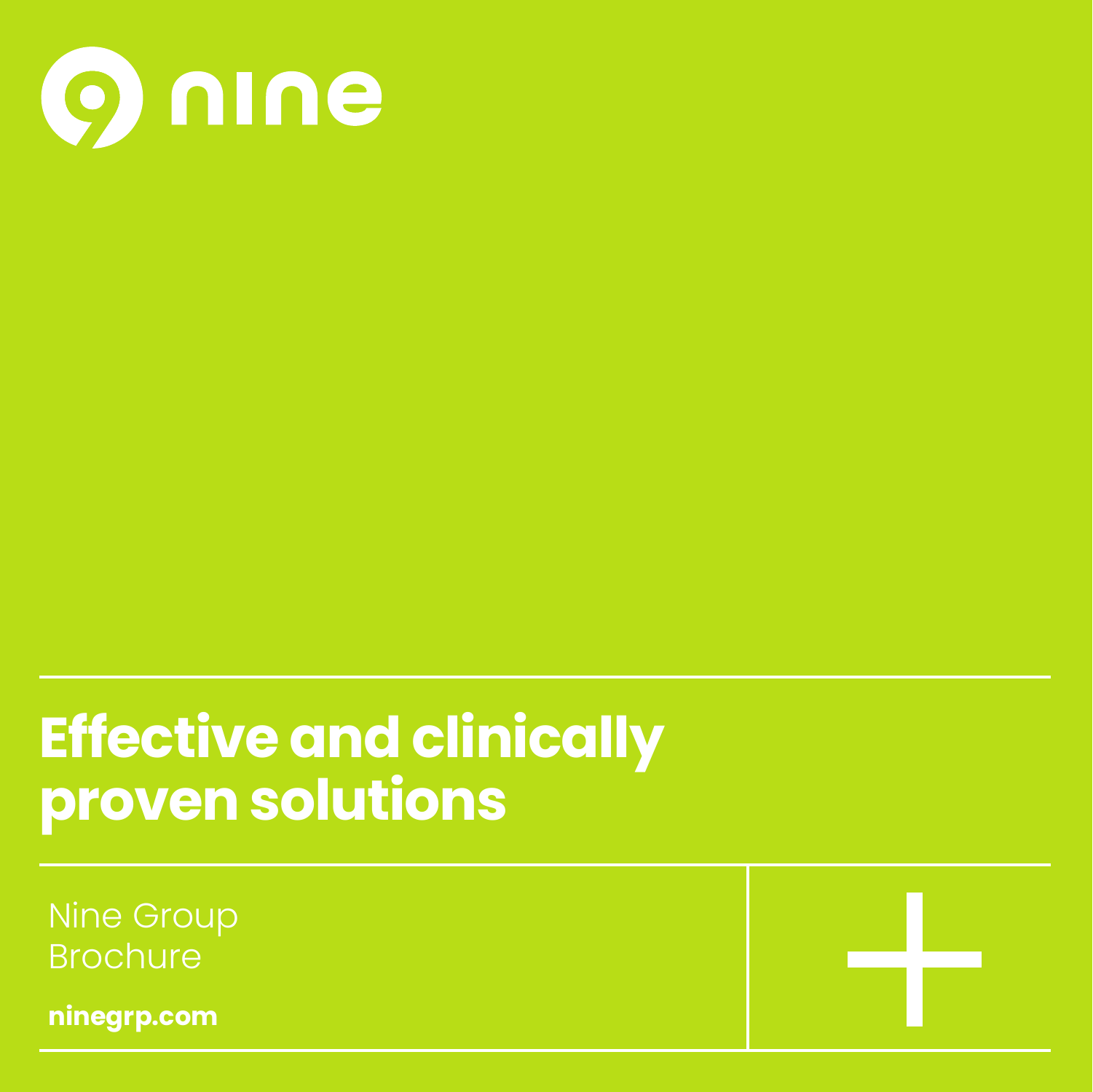# **Together - We Make Life Better**

Genuinely caring about people and life

## **WHO ARE WE?**

## **Hello,**

We founded Nine Group over 20 years ago and are honoured that today we are a very much respected and progressive UK business, specialising in infection control, medical equipment, and consumables.

The core reason we set up Nine Group originally was our belief that life matters and we are pleased that, whilst we are now a much larger organisations, everyone at Nine Group is still extremely passionate about people, life, the environment and doing what is best.

We work with a wide range of clients across numerous NHS trusts, private hospitals, and emergency services. Due to our unique track record in infection control, we have recently expanded into hospitality, education, and commercial sectors.

**Together – we make life better.**

**Karl Glazebrook Joel Glazebrook**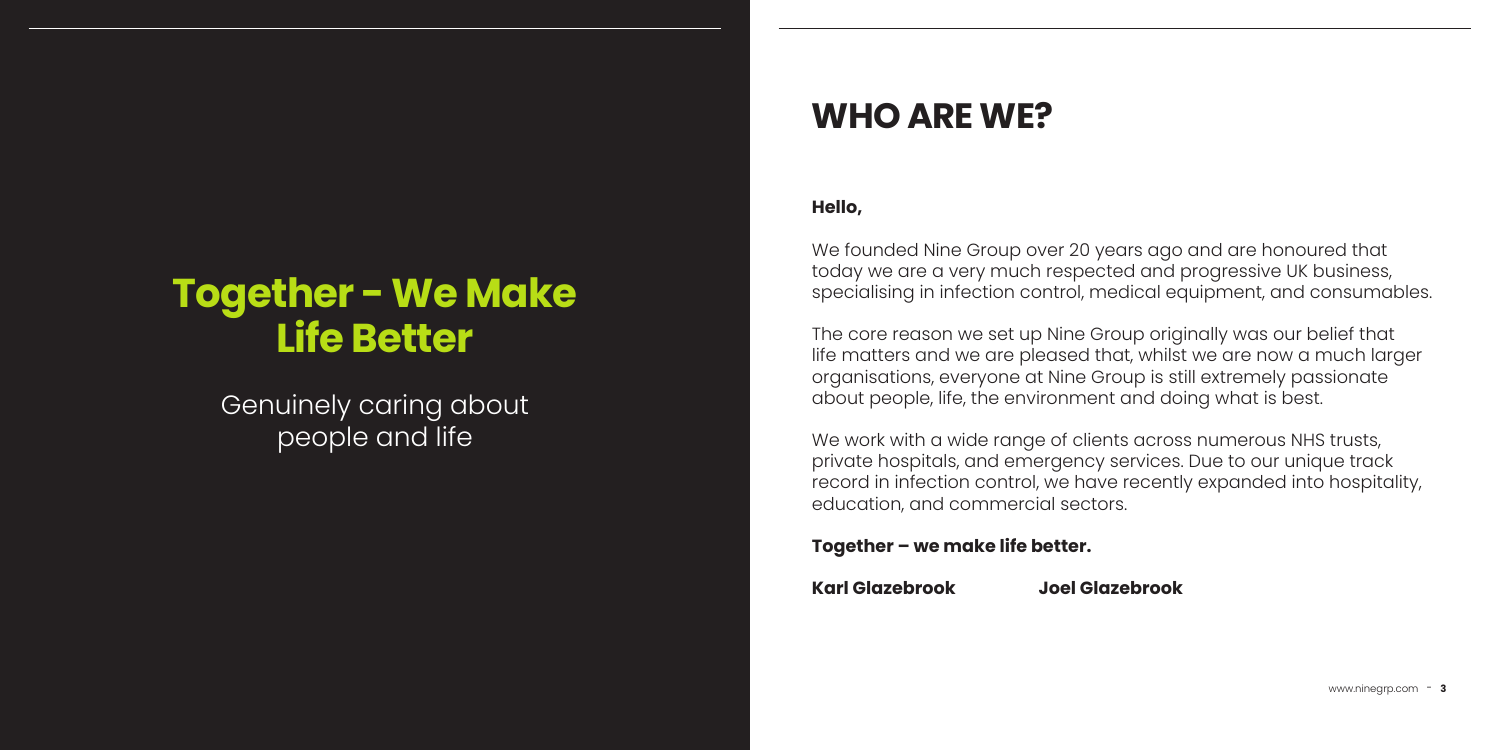# **MAKING LIFE BETTER**

At Nine Group we believe that there are always ways of improving life. This belief is carried by our staff every day as we strive to make people's life quality the best it can be.

This means we are always looking to expand what is possible, effective, and can be clinically proven in the areas of infection control and management.

**Education** Emergency Services **Healthcare Hospitality** Travel



All of the products from our Medi9 range have been individually tested and are proven effective against bacteria, spores, viruses, and fungi. This is to ensure that our clients have the best protection against infection.

> Consumables Equipment Infection Control Patient Care PPF

We apply a mentality throughout the company of 'simply caring more', meaning we genuinely care about our clients, staff, and the environment and aiming to provide not just the best products, but the best service to our customers.



### **OUR SECTORS OUR SERVICES OUR SOLUTIONS**

Site Audits Product Development Product Trials Product Testing Maintenance & Service



## **MAKING LIFE BETTER**

| <b>Ambulance Transfers</b>                                      | <b>HATS PTS Ltd</b>                                              |
|-----------------------------------------------------------------|------------------------------------------------------------------|
| <b>Amvale Medical Transport Ltd</b>                             | <b>Hugh Cartwright &amp; Amin</b>                                |
| <b>Aspen Healthcare</b>                                         | Innovolo Ltd                                                     |
| Avon & Whiltshire Mental Health<br><b>Partnership NHS Trust</b> | <b>Impulse</b>                                                   |
| <b>Bristol Ambulance EMS</b>                                    | <b>Jigsaw Medical Services</b>                                   |
| <b>Buildbase</b>                                                | <b>Kent Central</b>                                              |
| <b>CEF</b>                                                      | <b>HCA International Ltd</b>                                     |
| <b>Circle Health</b>                                            | Hospital of St John & St Elizabeth                               |
|                                                                 | <b>InHealth</b>                                                  |
| <b>CleanKing</b>                                                | <b>Kettering General Hospital NHS</b><br><b>Foundation Trust</b> |
| <b>Collison Group</b>                                           |                                                                  |
| <b>Cosmetic Surgery Partners</b>                                | London Ambulance Service NHS Trust                               |
| <b>Cormac Solutions Ltd</b>                                     | <b>Madeira Emergencia</b>                                        |
| <b>Cornwall Council</b>                                         | <b>Marian Rigby</b>                                              |
| <b>CRG Homecare</b>                                             | <b>Medrescue Group</b>                                           |
| <b>Devon Freewheelers EVS</b>                                   | <b>Midlands Partnership NHS Foundation</b>                       |
| <b>East Anglia Medical Care Ltd</b>                             | <b>Trust</b>                                                     |
| <b>Embassy of Oman</b>                                          | <b>Motorsport Vision Ltd</b>                                     |
| <b>Enfield Safety</b>                                           | <b>MSC Cruises</b>                                               |
| <b>Epsom &amp; St Helier University</b>                         | <b>MYA Cosmetic Surgery Ltd</b>                                  |
| <b>NHS Trust</b>                                                | <b>Nevis Range Mountain Resort</b>                               |
| <b>Eton College</b>                                             | <b>NHS Grampian</b>                                              |
| <b>Euroclinics UK Ltd</b>                                       | <b>Nightingale Hospital</b>                                      |
| <b>Event Concept</b>                                            | <b>North Collegiate School</b>                                   |
| E-zec Medical Transport Services Ltd                            | Northamptonshire Healthcare NHS                                  |
| <b>Falck UK Ambulance Service</b>                               | <b>Foundation Trust</b>                                          |
| <b>FIA</b>                                                      | Northern Lincolnshire and Goole NHS<br><b>Foundation Trust</b>   |
| <b>Floreat Group</b>                                            | <b>One Healthcare Limited</b>                                    |
| <b>Gray and Adams</b>                                           |                                                                  |

|                    | <b>OnSite Support</b>                                                 |
|--------------------|-----------------------------------------------------------------------|
| 'n                 | <b>Polaris Medical Services</b>                                       |
|                    | Portchester Build Ltd                                                 |
|                    | <b>Ramsay Healthcare UK</b>                                           |
| S                  | <b>Royal Free London NHS Foundation Trust</b>                         |
|                    | <b>Savoy Ventures</b>                                                 |
|                    | <b>Scots Bearings Ltd</b>                                             |
| Elizabeth          | <b>Selig Group</b>                                                    |
| ital NHS           | <b>Sheffield Teaching Hospitals NHS</b><br><b>Foundation Trust</b>    |
|                    | <b>South Fawley Farm</b>                                              |
| vice NHS Trust     | <b>South Western Ambulance Service NHS</b><br><b>Foundation Trust</b> |
|                    | <b>Special Ambulance</b><br><b>Transfer Services</b>                  |
|                    | <b>Spirit Healthcare Limited</b>                                      |
| IHS Foundation     | <b>St Andrews Healthcare</b>                                          |
|                    | <b>St Eval Kart Circuit</b>                                           |
|                    | <b>St. John Ambulance</b>                                             |
| Ltd                | <b>The Abbeyfield Society</b>                                         |
| <b>Resort</b>      | <b>The Harley Street ENT Clinic</b>                                   |
|                    | The London Welbeck Hospital                                           |
|                    | <b>The Plastic Surgery Group</b>                                      |
|                    | <b>Transform Hospital Group</b>                                       |
| <b>Ithcare NHS</b> | <b>Warner Bro's Studios</b><br>Leavesden Ltd                          |
| nd Goole NHS       | <b>Warrington Borough Council</b>                                     |
|                    | <b>West London NHS Trust</b>                                          |
|                    | <b>Wolverhampton NHS Trust</b>                                        |
|                    | <b>Zumbach Electronics Ltd</b>                                        |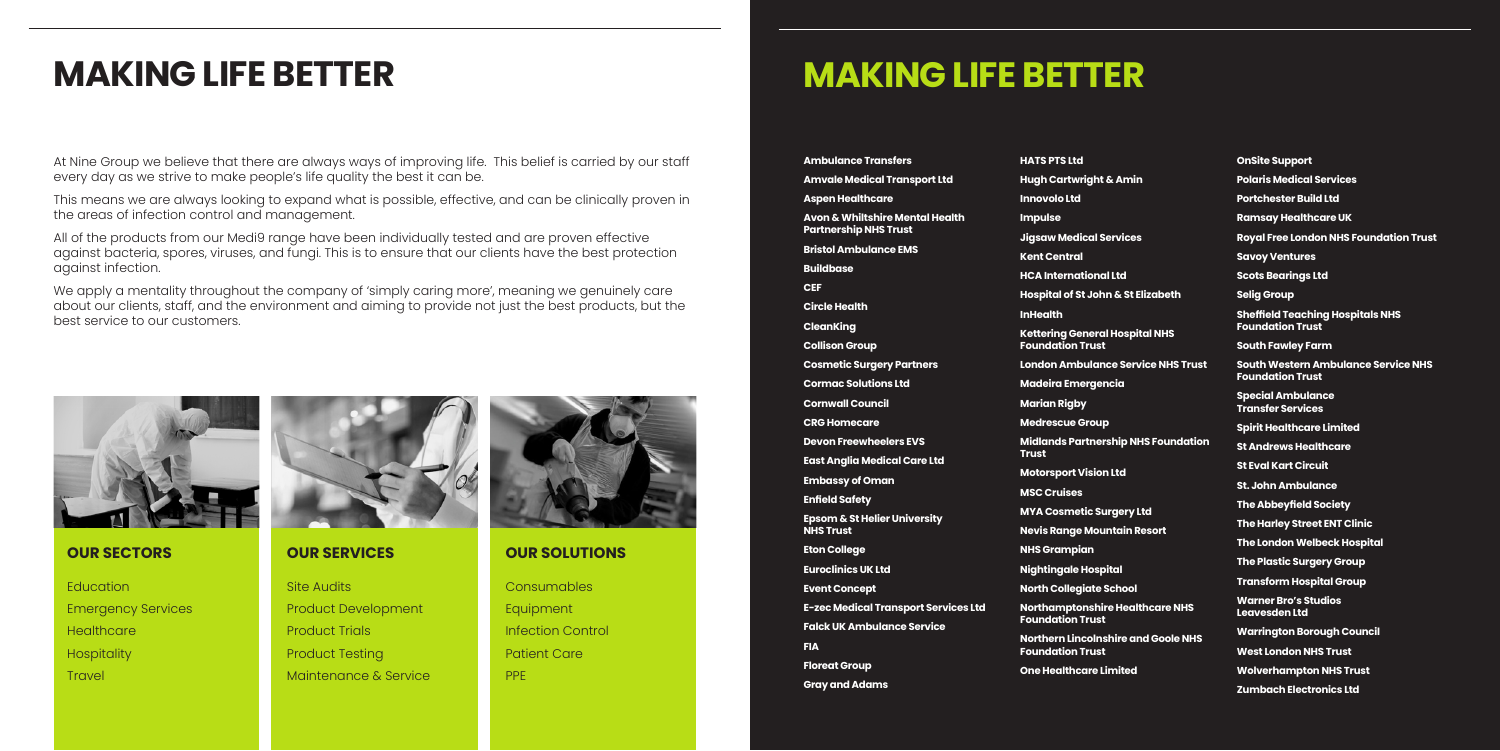# **WHAT OUR CLIENTS SAY**

"Following a robust supplier appraisal process, Jigsaw Medical took the decision to award an exclusive contract for the supply of medical consumables and equipment to Nine Group International. Our decision was based around their promise to outperform on quality and service and further to various assessments and checks to support their assertions.

I can honestly say that they have performed every bit as good as they said, across all aspects of the supply chain process. As part of their commitment we were offered access to an online ordering portal, which allows us to implement an approval process reducing the time taken by base managers and admin staff and providing accurate real time reports to our accounts team and managers. This has proved to be extremely effective in providing information to senior management, helping us with budget and growth forecasts. Our Locality Base Managers have seen the benefit and really appreciate the speed in which their orders are processed, and goods delivered to them with Nine Groups next day delivery service. We would have no hesitation in recommending Nine Group for supply chain requirements both large and small and we intend to continue with our strong working relationship for years to come."

**Chris Percival, CEO, Jigsaw Medical Services** "We have been working very closely with Nine group to bring new products and cleaning materials into the trust. We have found them to be a very professional and conscientious company; when we have had issues with stock levels, they have worked tirelessly to provide us with their products, even to the point of driving from Cornwall with products in their car in the late evening to support us.

We have used their wipes and floor cleaning products during the pandemic and have also been using their fogging machines to great effect. They are always innovating and sharing new technology with us. It is a great working relationship which we now use on all our sites."

### **Paul Norris, Operational Service Lead, Basingstoke Hospital NHS Trust**

"The fogger was lightweight in comparison to our current unit, simple to operate and quick to use. By simple direction of the 'fog', the operator can easily ensure every part of the vehicle is sanitised. A major benefit is that, once dry, the vehicle does not need to be wiped over again (as with our current system), reducing the overall fogging process time by at least 30%. These results clearly illustrate the sanitising benefits of Medi9 and the fogging system from Nine Group."

#### **Rob Johnson, Head of Operations, Bristol Ambulance Services**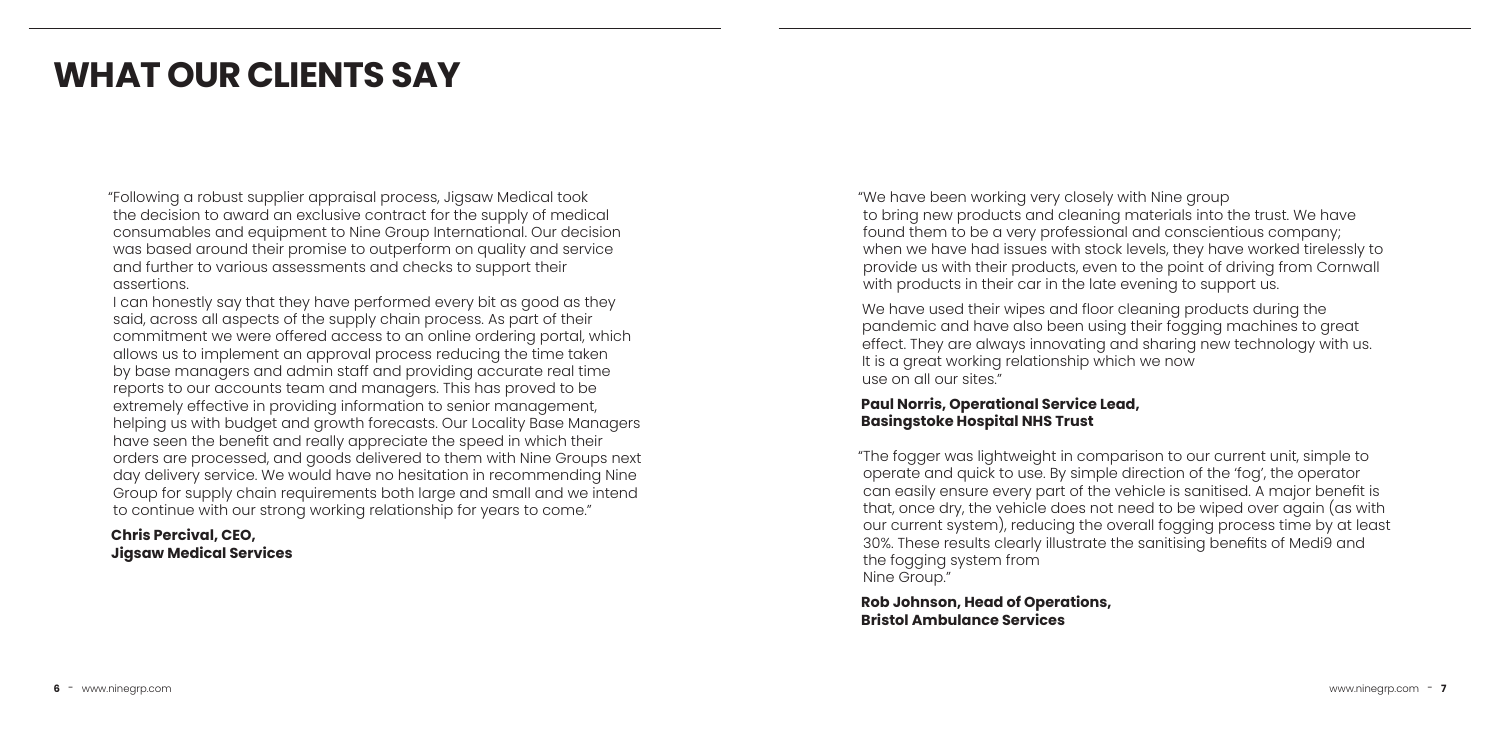"In 2017, the decision was taken by infection control to look at the cleaning processes and procedures after identifying that the trust was currently using significant quantities of chlorine-based disinfectants daily, and this was of detriment to patients, staff and the environment. Facilities services were intently interested in improving patient care by using quality products, so Nine Group were invited to present alternative products for evaluation. Nine Group conducted an audit and worked with the trust to revise the SOPS implement training for staff. They have conducted regular site visits after the initial implementation to ensure we maintain a consistently correct usage of the product. The six months after implementation at the end of 2018 have produced positive feedback from patients and staff. Ease of use and the non-toxic formulas have resulted in improved compliance from staff and it has helped the Trust achieve a 30% reduction in the number of C.difficile cases. Following successful full implementation and due to our advanced cleaning techniques and improved procedures, we are pleased to report that we have not had to close an entire ward due to viral gastroenteritis infection outbreak for twelve months."

#### **Maurice Madeo, Deputy Director Infection Prevention and Control.**

**"...Nine Group for supply chain requirements both large and small and we intend to continue with our strong working relationship for years to come."**

> Chris Percival, CEO, Jigsaw Medical Services

# **WHAT OUR CLIENTS SAY**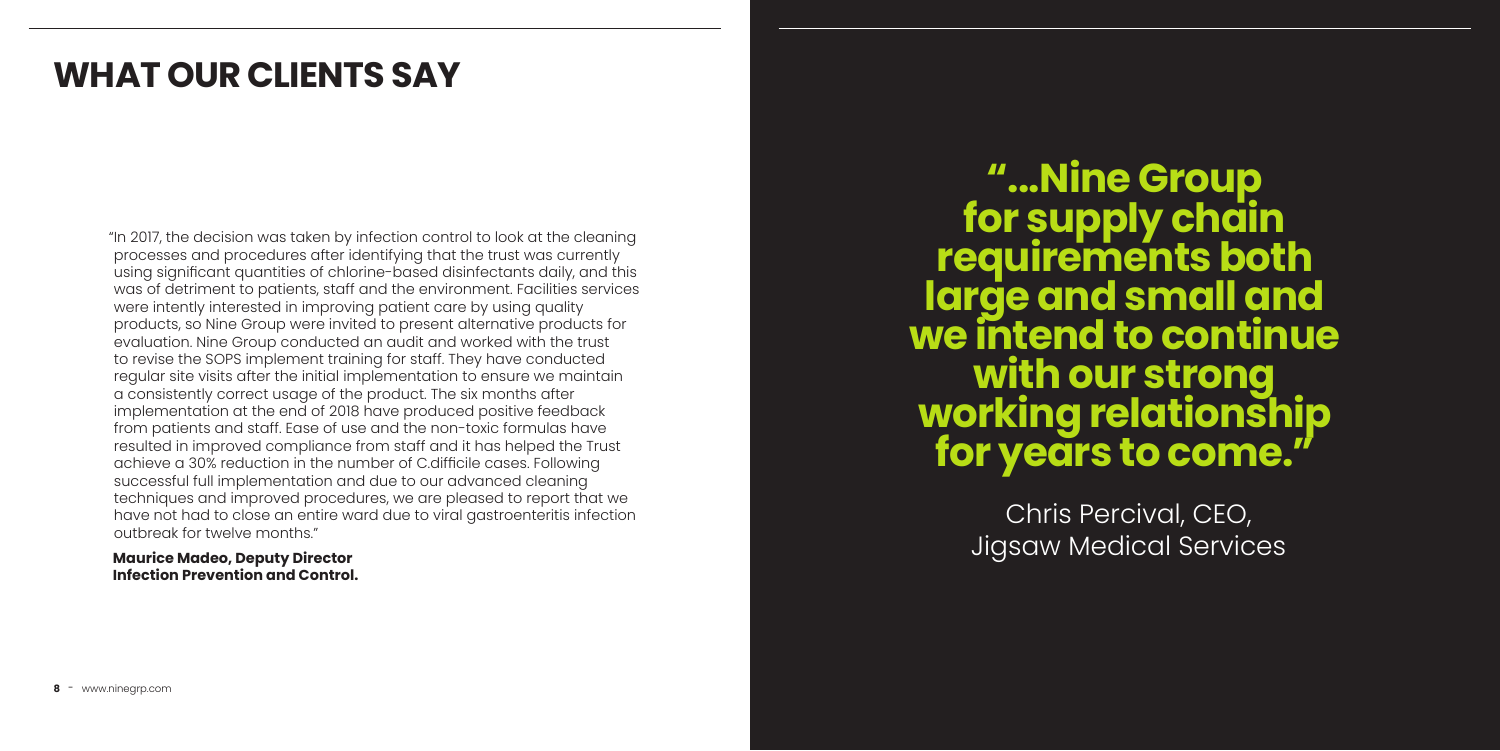# **OUR SOLUTIONS**

#### **INFECTION CONTROL**

#### Medi9

Medi9 is Nine Group's revolutionary range of infection control products that provides alcohol free hand and surface protection solutions. All products in the range are tested independently, and proven effective against bacteria, spores, viruses, and fungi, including Clostridium Difficile, MRSA, Norovirus, Swine Flu, and Coronavirus and provides residual protection in excess of 18 hours.

### Fogging

Fogging with Medi9 is an effective way of disinfecting airborne contaminants and leaving a monomolecular layer of protection on surfaces, hard to reach areas that are often missed, small or forgotten, and confined spaces such as extractor units. It can also be effective at disinfecting vertical surfaces.

The use of Medi9 fogging removes the need to cover or remove medical equipment, metalware and soft furnishings, which would be necessary if using an alternative method such as HPV.





Medi9 Surface Sanitising Spray is ready to use on surfaces and equipment providing easy instant germ protection to any environment.

#### **Medi9 Surface Spray**

Medi9 wipes provide up to 225 applications of long-lasting germ protection to any surface where the transfer of germs is a concern.





### **Medi9 225 Wipes**

Medi9 wipes provide up to 225 applications of long-lasting germ protection to the hands and body where the transfer of germs is a concern.

#### **Medi9 Hand & Body Wipes**

Each pre-saturated wipe delivers rapid, long-lasting disinfection and biological cleanliness to medical devices, equipment, and surfaces in seconds.



#### **Medi9 Medical Device Wipes**

The Medi9 alcohol and chlorine free Hand Sanitising Foam provides gentle, yet extremely effective, long lasting disinfection to hands.





Medi9 Surface Sanitising Solution provides numerous applications of germ protection to surfaces where the transfer of germs is a concern.

#### **Medi9 Surface Solution**

**10** - www.ninegrp.com

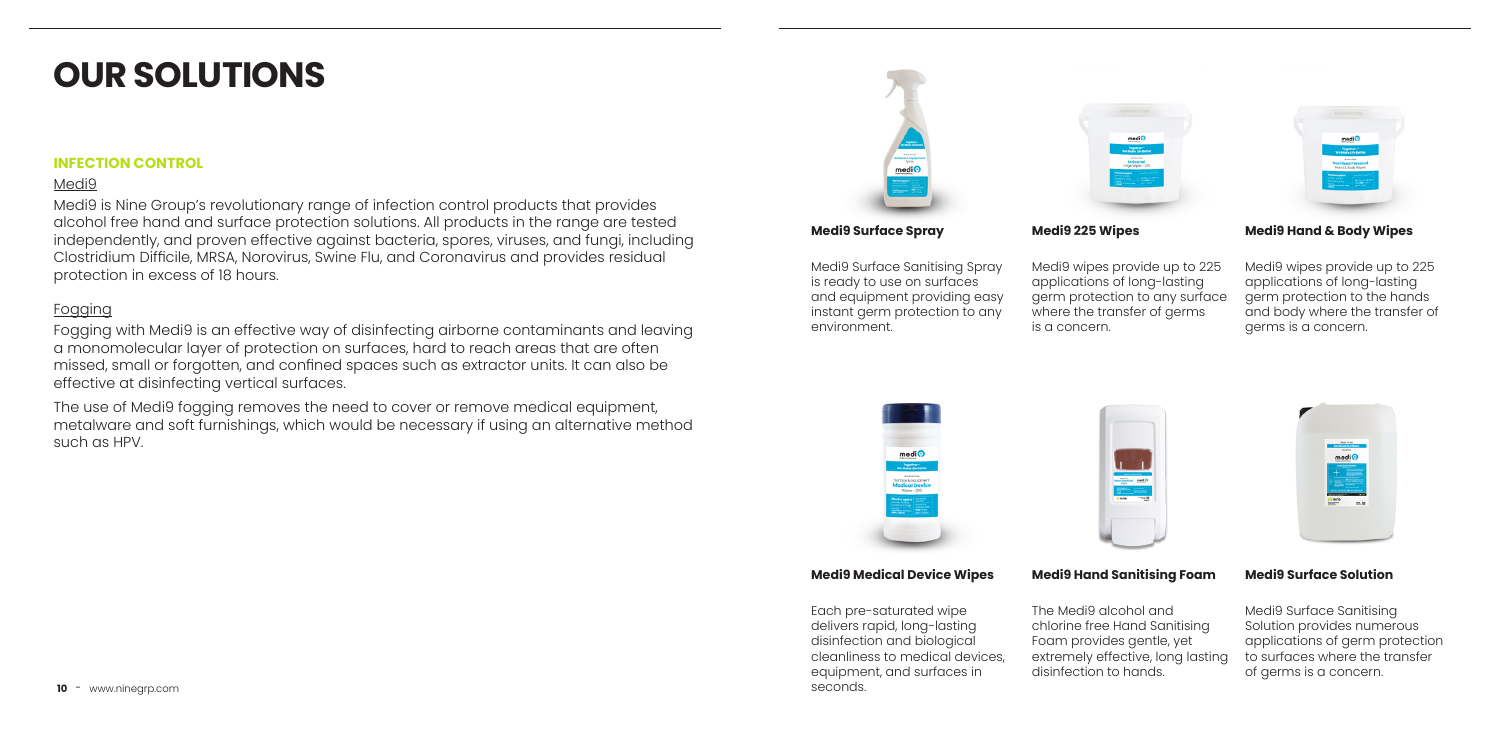# **OUR SOLUTIONS**

#### **Consumables**

Airway Management, Antigen Tests, Bandages, Cannulas, Burns Dressings, Blast and Trauma Bandages, Conforming Bandages, ECG Electrodes, Syringes, Stabilisers, IV Giving Sets, Lancets etc.

#### **Medical Equipment**

Defib Machines, Ventilators, NIO Bone Guns, Blood Glucose Monitoring Systems, Stretchers, Carry Chairs, Thermometers, etc.

#### **Infection Control**

Medi9 Wipes, Medi9 Spray, Medi9 Hand Sanitiser, Alcohol Based Hand Sanitiser, Fogging Machines, Fogging Systems (built-in)

#### **PPE**

Full range of PPE including masks, gloves, coveralls, visors, aprons etc.

### **Patient Care**

Disposable equipment such as oxygen masks, tongue depressors, bedpans, body bags, stretches, wheelchairs, training manikins etc.



Complete personal protection when working in high-risk areas. All you need in one kit. Simply grab and go.

#### **Personal Protection Kit**

Sterile, protective gloves to reduce skin to skin contact and transfer of harmless substances.





#### **Disposable Gloves**

Rapid, reliable, and chromatographic. Used to detect the presence of COVID-19 within patients.



#### **Rapid Antigen Test Kits**

Wide range of body fluid disposable products. Helps with spillages of body fluid, such as blood.

#### **SuperAbsorb Spil Kits**

Fast, reliable, and versatile range of machines. Portable and suitable for paramedics and any other emergency service.

**DeFib and AEDs**

Alllows 50%-100% oxygen selection by turning one single switch. Allows manual oxygen adjustment with second connection port.

#### **Disposable Ventilators**



|     | o ulue                                                                                            |
|-----|---------------------------------------------------------------------------------------------------|
|     | Covid19 Rapid Antigen Test Kit                                                                    |
|     |                                                                                                   |
|     | <b>SUPER PURSUES AND</b>                                                                          |
| ona | <b>COMPANY</b><br><b>ARP</b>                                                                      |
|     | $\mathbf{H}^{\text{H}}\mathbf{V}_{\text{G}}\equiv\mathbf{H}^{\text{G}}\cdot\mathbf{H}^{\text{G}}$ |
|     |                                                                                                   |
|     |                                                                                                   |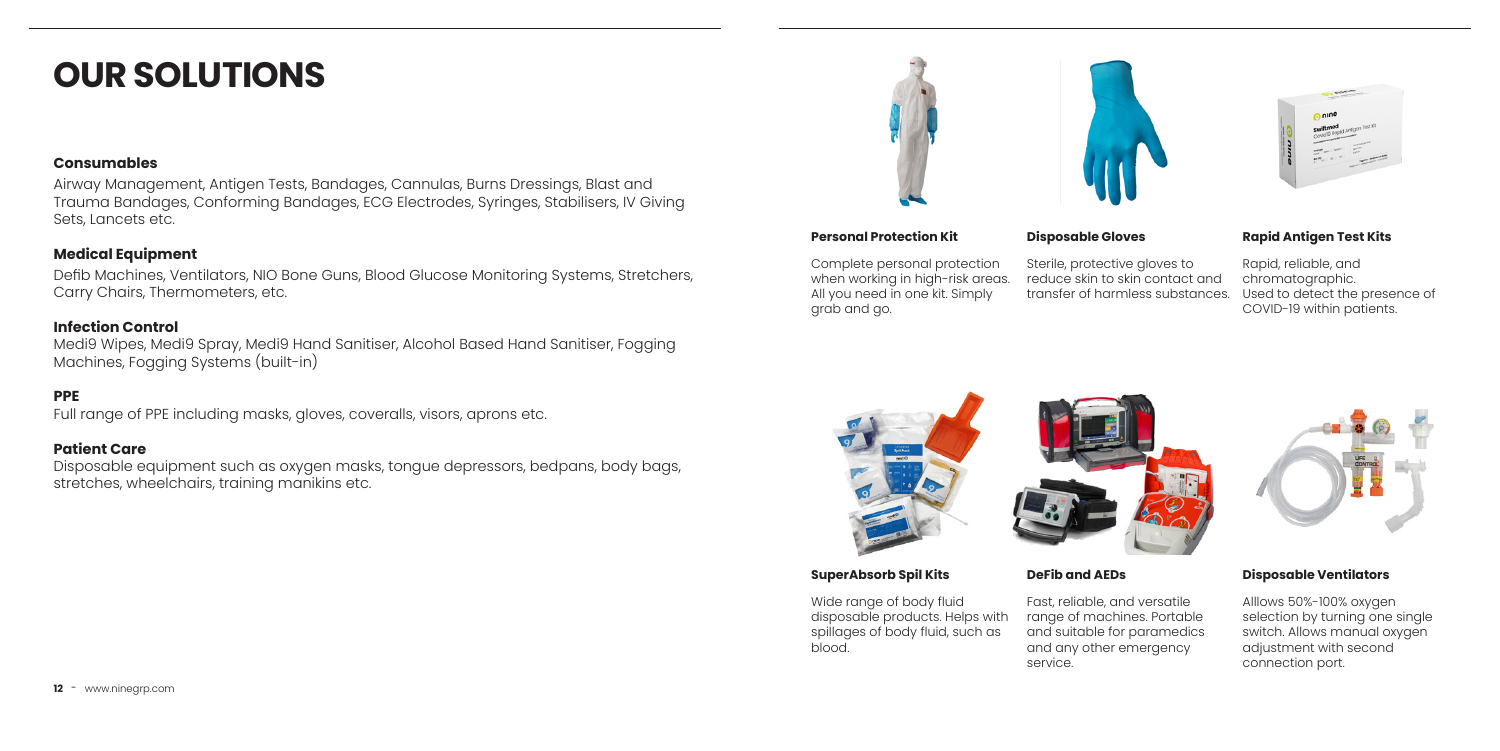## **OUR SERVICES**

### **24/7 In-House Nine Group Delivery Service**

We have expanded our in-house delivery team and fleet to enable a 24/7 direct, fast, and secure delivery service to mobile and static sites with our own vehicles and drivers for our platinum customers.

### **Site Audits**

We offer site audits and consultations to help our clients achieve and maintain clean and healthy environments in the most effective way.

### **Trials and Testing**

All our products have been extensively tested and we have a significant trial and testing data, which are available upon request. We appreciate that at times you may want to conduct your own testing and trials and we collaborate with our customers to facilitate their own in-house testing, if and when desired.

This is an All-In-One package that eliminates the need for multiple suppliers or deliveries. It is completely bespoke and customisable, for your requirements.

#### **Product Development**

In collaboration with our customers and experts, we relentlessly look to expand what is possible, effective, and can be clinically proven, when it comes to infection control and management. We are analytical and constantly ask ourselves is there something new or better, which would considerably improve today's options and work extensively with our clients on product development.

We have significant in-house stock holding capabilities at our Head office to allow for rapid dispatch of critical items on behalf of our main clients and also offer additional flexible ad-hoc local warehouse and stock holding options and services at client sites.

### **All-In-One Complete Ambulance Kit**

#### **Base in a Box**

Our easy All-In-One Complete Kit offers once complete delivery of everything required to kit-out a space, whether it is a new medical room, a mobile base upgrade or simply a complete restock.

### **Service and Maintenance**

We set high standards and all our equipment comes with a standard 12-month warranty. In addition, we offer service and warranty extensions as well as packaged, ad-hoc and emergency services. Our in-house team of technicians and engineers do this 24hrs, 7 days a week, 365 days a year.

### **Stock Holding**

#### **Product Training**

We provide online, virtual and in person product training to run through choices and best practice principles.

#### **Online Ordering Portal**

We provide a bespoke client ordering portal for ease of ordering, tracking, auditing, financial performance, and control.